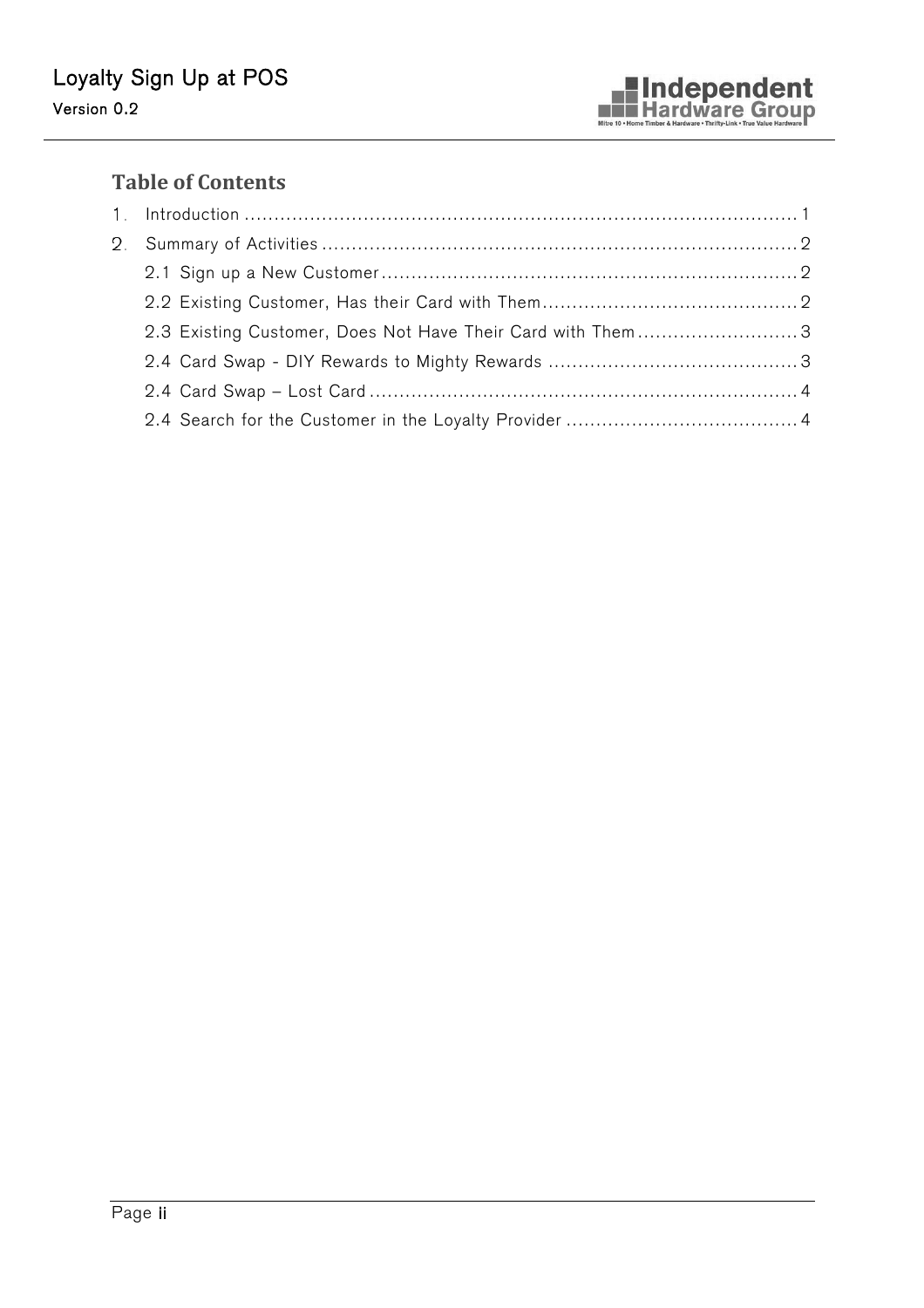

#### **Introduction**  1.

This purpose of this document is to describe how to use Optemizer version 3.0.9 for the changed loyalty interface.

Optemizer 3.0.7 or greater allows for single touch loyalty by providing functionality to perform the following activities within Optemiser – updating Optemiser and the Loyalty Back End Simultaneously:

- Sign Up Customer in POS registering Customer in Loyalty and adding the customer cash account to Optemiser
- · Migrate a customer Account from the Loyalty Backend into Optemiser
- · Swap a Card where a store is rebranding from Home to Mitre 10 or the consumer has lost their card
- · Amend customer contact details
- · Search the customer base at the Loyalty Provider

What this means is that it will no longer be necessary for staff to use the Loyalty Provider web site, all functionality that is required by the store staff has now been built into Optemiser.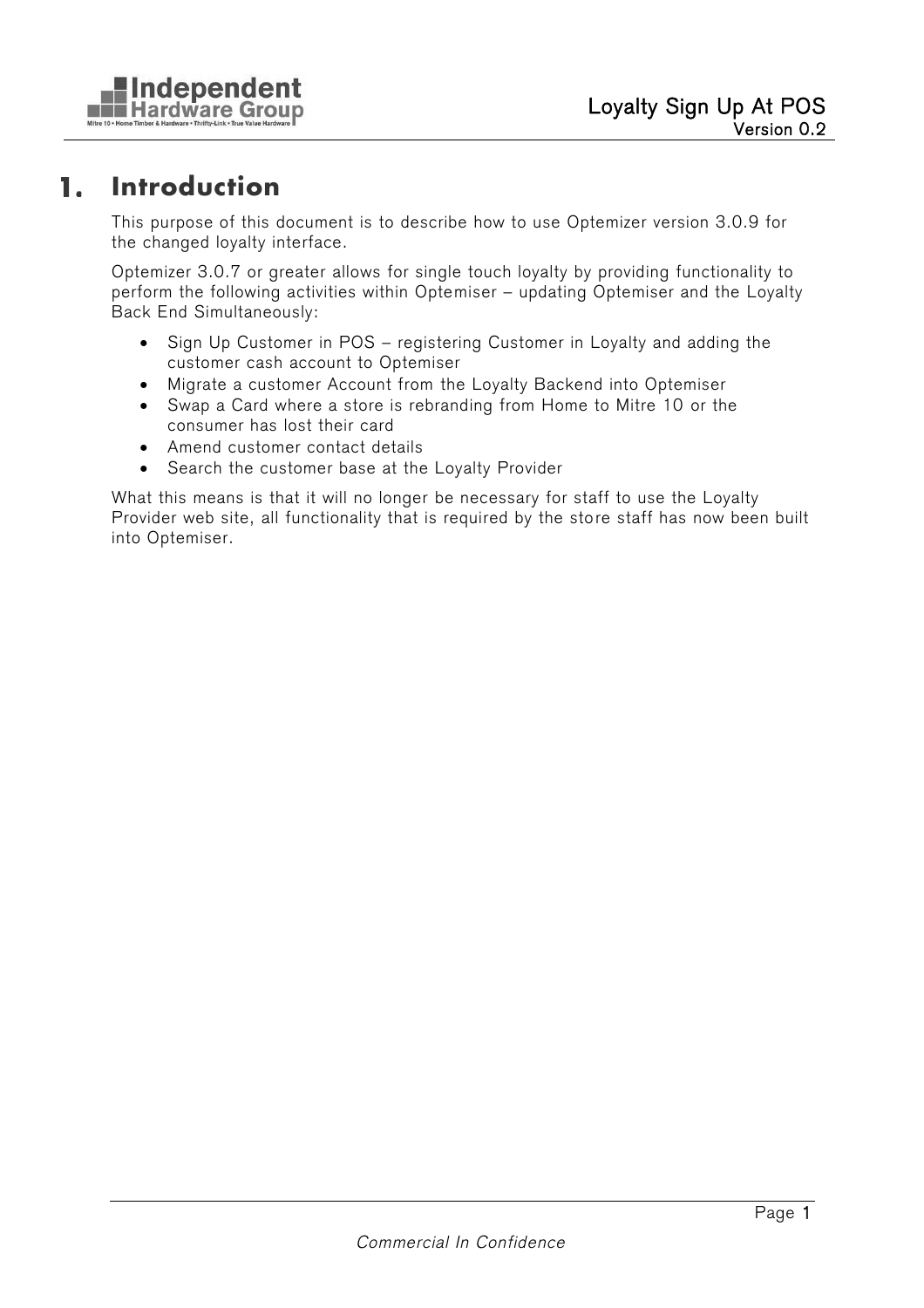#### $2.$ **Summary of Activities**

The following Scenarios are described below:

- 1. Sign Up a New Customer
- 2. Existing Customer Customer Has their Card with them
- 3. Existing Customer Does not have their Card with them
- 4. Card Swap DIY to Mighty Rewards
- 5. Replace a Lost Card
- 6. Search for a Customer Not in Optemiser

### **2.1 Sign up a New Customer**

### Scenario

Customer does not have a loyalty card

#### Outcome

At the end of the process the customer will

- · be registered at the Loyalty Provider
- · Have a Cash Account in Optemizer
- · Accrue points of this sale
- · Can redeem points on their next sale

#### Steps to Perform

- 1. Select a New Card
- 2. Scan the Card into the Code Field in POS
- 3. Select "Yes" to Sign up the Customer
- 4. Scan the Card into the Card Number Field in the Form
- 5. Complete the details in the form
- 6. Click Submit
- 7. Process the Sale Normally

## **2.2 Existing Customer, Has their Card with Them**

### Scenario

Customer already has a loyalty card but they don't have an account in Optemiser

#### Outcome

At the end of the process the customer will

- · Be registered at the Loyalty Provider
- · Have a Cash Account in Optemizer
- · Accrue points of this sale
- · Can redeem points on this sale and all future sales

#### Steps to Perform

- 1. Scan the customers card into the Code field in POS
- 2. Select "Yes" to Sign Up the Customer from the pop up
- 3. Scan the Customers Card into the Card Number field in the sign up window
- 4. The Customers' existing information will be displayed in the Window
- 5. Confirm the eMail Address and / or Mobile Number, updating them if necessary
- 6. Submit the form
- 7. Proceed with the sale normally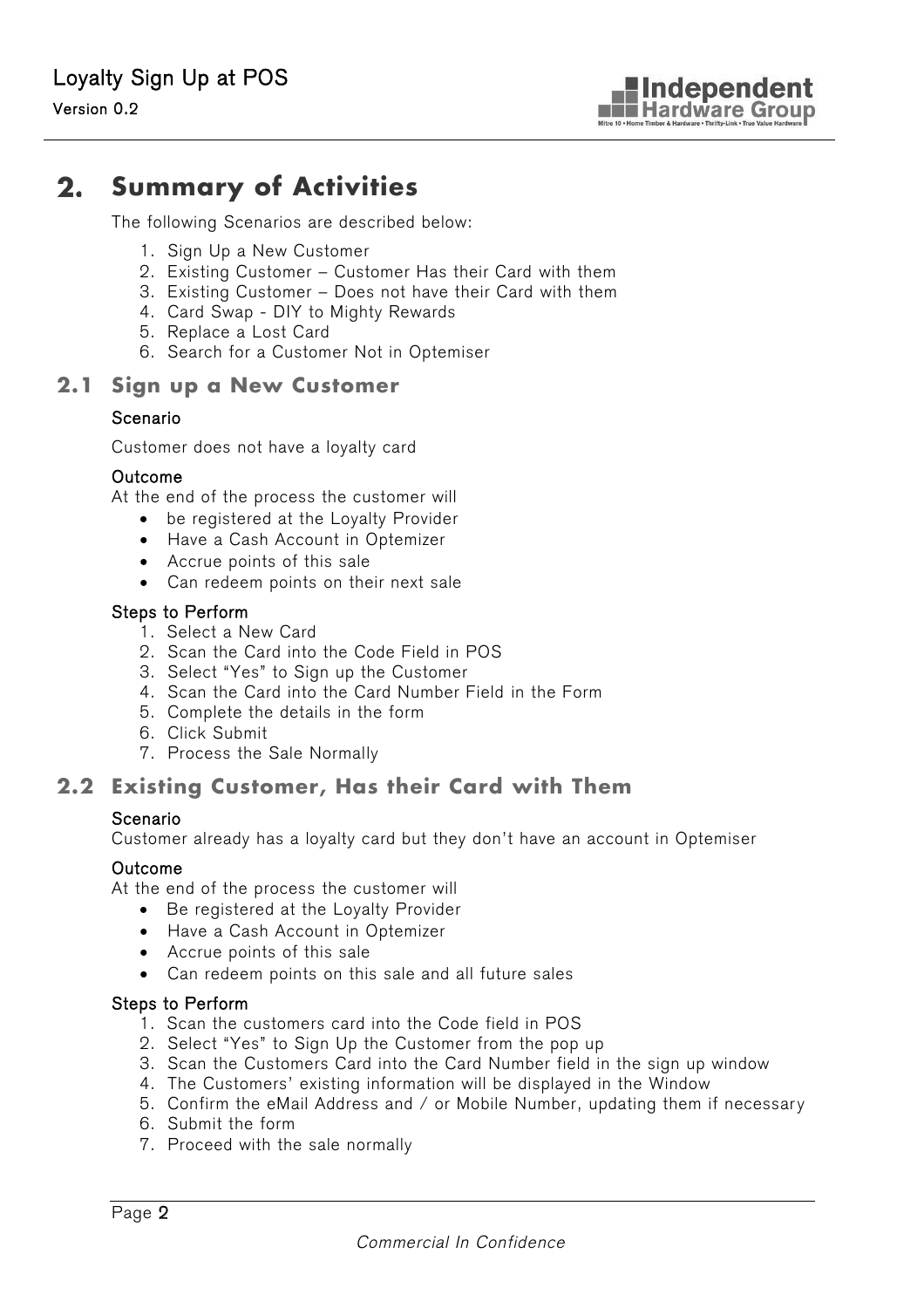# **2.3 Existing Customer, Does Not Have Their Card with Them**

The customer already has a card, but they don't have it on them.

#### Scenario

Customer has a loyalty card but they didn't bring it with them today . In the past, unless you searched in the Loyalty Provider Web Site to find the customers card number, they would not earn points on this sale.

#### Outcome:

At the end of the process the customer will

- · Be registered at the Loyalty Provider
- · Have a Cash Account in Optemizer
- · Accrue points of this sale
- · Can redeem points on this sale and all future sales

#### Steps to Perform

- 1. Type the customer name into the code field or click on the magnifying glass to the right of the code field to activate the customer search window
- 2. Change the search type to "Name Contains"
- 3. Type some of the customer name in the search for field
- 4. Review the results of the search to find the customer account
- 5. If you find the customer in the list, process the sale normally
- 6. If you can't find the customer in the list,
	- a. From the top Menu bar select  $\rightarrow$  Sales  $\rightarrow$  IHG Loyalty  $\rightarrow$  Maintain / Search Customers
	- b. Type the customer surname into the white space in the Surname column and press [Enter]
	- c. Identify the customer and write the down their card number
	- d. Close the window
	- e. Follow the steps in section 2.2 Above but where the step is to scan the card, type in the card number using the keyboard

## **2.4 Card Swap - DIY Rewards to Mighty Rewards**

Customer has a DIY card and you want to swap it to a Mighty Rewards Card

### Outcome

At the end of the process the customer will

- Have their old loyalty card disabled It can NEVER be used again
- · Be registered at the Loyalty Provider under their new card number
- · Have a Cash Account in Optemizer
- · Accrue points of this sale
- · Can redeem points on this sale and all future sales

### Steps to Perform

- 1. From the top Menu bar select  $\rightarrow$  Sales  $\rightarrow$  IHG Loyalty  $\rightarrow$  Replace Card
- 2. Scan the DIY Card number into the first card number field
- 3. Scan their new Mighty Rewards Card into the second Field
- 4. Follow the steps in section 2.2 to copy the customer from the Loyalty Provider into Optemiser, taking the time to confirm their eMail address and Mobile Number
- 5. Process the sale normally